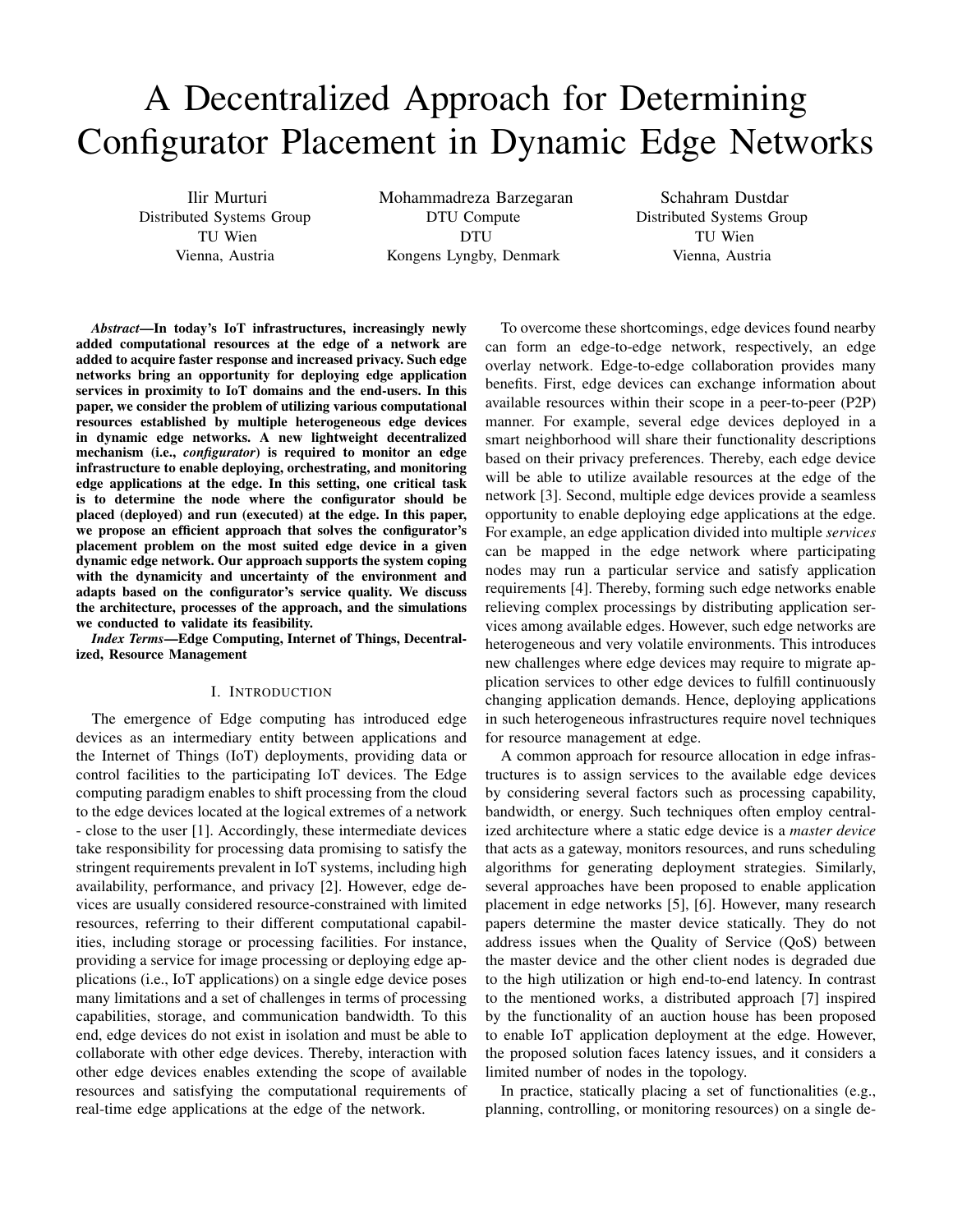vice may be feasible in small and non-dynamic edge networks. However, in dynamic and large-scale edge networks, such an assumption is rarely accurate and may result in inefficient resource utilization and network overheads. This often occurs due to the dynamicity of edge networks, which may change continuously over time. Such changes are caused by unexpected node joining/leaving, high utilization, or node and link failures. Thus, to ensure efficient deployment and orchestration of edge applications (e.g., elasticity and migrating services), we require real-time controlling and monitoring of the edge infrastructures (i.e., node hardware values). Hence, to overcome these challenges, we need a decentralized mechanism that acts as a *resource manager* and a *control mechanism* closer to the edge. Such a decentralized mechanism enables deploying and orchestrating applications and monitoring infrastructure at dynamic edge networks. From now onwards, we refer to this mechanism as the *configurator* (explained in Section II-C).

In this setting, a critical task is to determine the node where the *configurator* should be deployed and executed at the edge. Therefore, in this paper, we propose an efficient decentralized approach that identifies the most suitable node to run the configurator in dynamic edge networks (Section II-B). Our approach consists of an architecture and processes that enable the placement of the configurator. The proposed method allows the execution of the configurator on the edge device with the highest computing performance, the lowest workload, and the best overall bandwidth. An edge device that executes the configurator mechanism becomes a configurator node. Notably, when the configurator node is overwhelmed, a custom event is triggered to find another suitable node that can handle the current workload. To validate the feasibility and scalability of the approach, we have implemented a prototype and simulate the configurator's placement at the edge.

The rest of the paper is structured as follows. Section II gives an overview of our Edge-Cloud ecosystem, the configurator, and motivation. Related work is considered in Section III. Section IV describes the architecture modeling, resource utilization modeling, and the makespan to run and transfer the configurator at the edge. Section V describes in detail the proposed algorithms in charge of determining configurator in manager mode in the edge network. Section VI provides the simulation results to evaluate the proposed solution. Finally, Section VII concludes the paper and outlines future work directions.

#### II. BACKGROUND AND MOTIVATION

In this section, we first introduce the background of the Edge-Cloud ecosystem and the edge neighborhood. Then, we give a short overview of the configurator's aim in edge networks. Finally, we present our motivation scenario. Note that throughout the paper, we may use interchangeable notations for edge networks such as edge neighborhoods.

# *A. Edge-Cloud Ecosystem*

We consider our proposed edge ecosystem [3], [8], which is composed of a three-tier layer architecture: edge, fog, and



Fig. 1. An overview of the Edge-Cloud ecosystem.

cloud, respectively. The proposed ecosystem aims to enable collaboration between edge devices, information, and people to create an IoT platform that supports the development of new edge applications. Figure 1 shows three types of collaboration in our proposed ecosystem: edge-to-edge, edge-to-fog, and cloud-to-fog collaboration. The edge layer represents the internal environment where several edge devices connect and form an edge neighborhood. In this layer, each such device contains various resources that could aid in building different edge applications.

The network's upper layer represents the external environment where several fog nodes are connected, offering computation and storage resources for edge neighborhoods. In the edge-to-fog scenario, an edge device that executes the configurator enables the communication between the internal network (edge neighborhood) and external network (fog network). Whenever there are not enough resources at the edge neighborhood, the configurator node may request to use the fog network's external resources.

The third layer of the network represents the platform's environment, and edge applications can be downloaded and deployed in edge neighborhoods. Additionally, the third layer serves as an environment where heavy tasks that cannot be computed at the edge or fog are moved to the cloud for further processing. In this paper, we aim to solve the challenges introduced at the proposed ecosystem's edge layer.

#### *B. Edge Neighborhood*

A typical Edge computing system includes heterogeneous, resource-constrained, and geographically distributed comput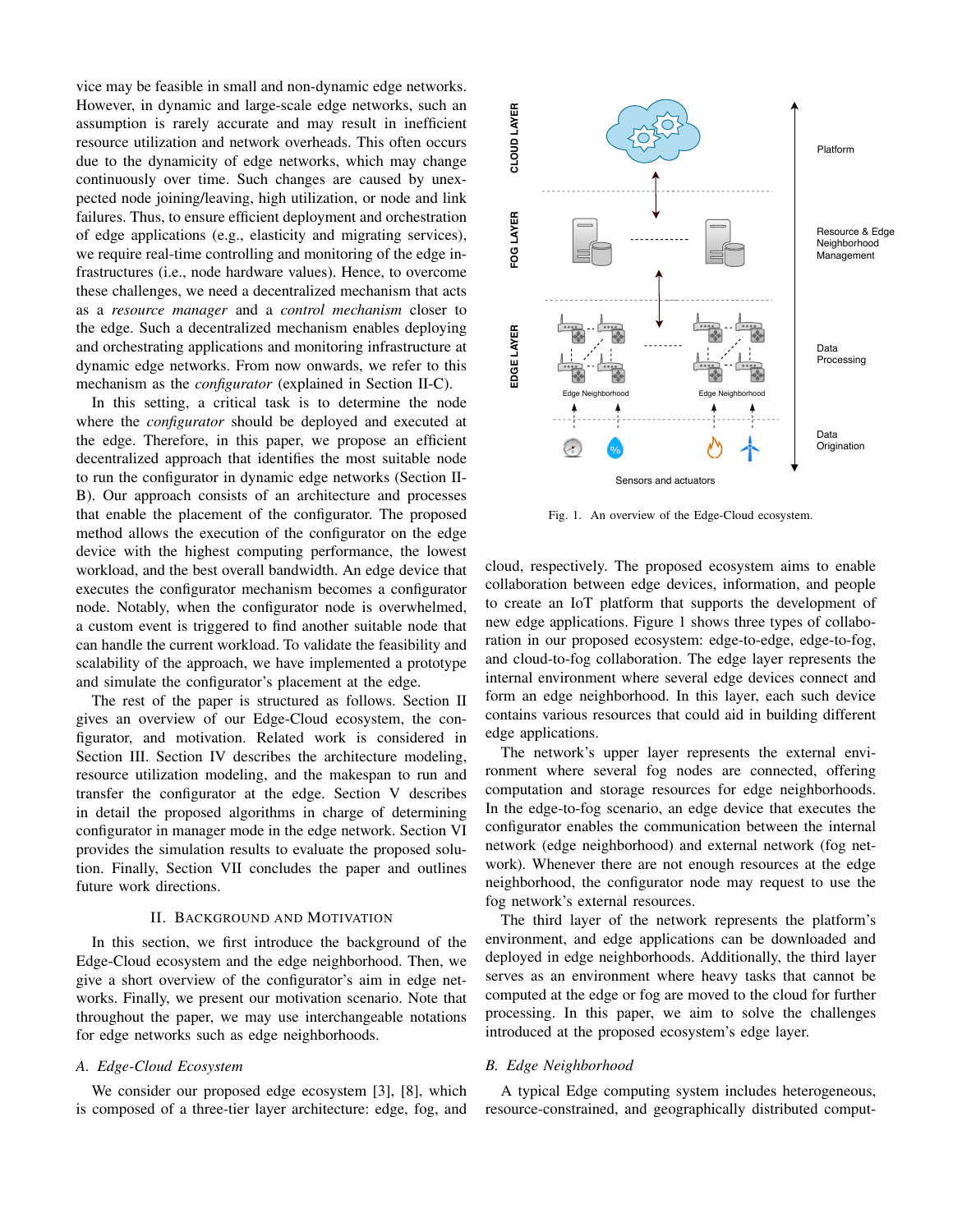ing resources [9]. Several approaches have been proposed aiming to build and organize computation nodes in the edge network [10]. To meet our desired objectives, we consider a similar organization type of the edge network proposed in [11]. In the mentioned paper, nodes are organized in clusters, and the network can easily scale. Moreover, the maximum cluster sizes are configurable and the number of clusters to which one node may belong. We assume that each cluster has a limited number of nodes in our system, and each node belongs to only one cluster. We limit the number of nodes in clusters in order to handle the complexity introduced when monitoring nodes in the edge infrastructure [12]. It is worth noting that to orchestrate edge applications at the edge, we require to monitor hardware resources at different edge nodes or their end-to-end latency between them. In Figure 2, we present an example of an edge neighborhood comprised of twenty nodes organized in three clusters.



Fig. 2. An example of an edge neighborhood comprised of twenty nodes organized in three clusters.

In Figure 2, each cluster have a leader node (e.g., node A, node B, node C). We assume that leaders act as superpeers [13], and each of them stores contact details (i.e., IP address, etc.) of the other leaders. Leaders may store some other information regarding the other nodes in the neighborhood. Similarly, edge nodes that belong to the same cluster store information for each other and know their cluster leader and the configurator node at any time. In Section V-A, we explain in detail the process of finding the cluster leader. Note that we treat an edge neighborhood as already given, and to build the edge network is out of the scope of this paper. Our focus is on determining the most suitable node to place and execute the configurator on heterogeneous and dynamic edge infrastructures. Therefore, issues related to the edge network, such as joining/leaving nodes, organizing nodes in clusters, and operational aspects are orthogonal to our approach. In future work, similar to the method mentioned above, we plan to build the edge neighborhood based on the Kademlia Protocol [14].

# *C. The Configurator*

To enable application deployment in a decentralized manner, each edge device will require information regarding an edge infrastructure's current condition. However, it is computationally demanding to monitor resources from each edge device throughout the network. Therefore, in this paper, we provide a solution to determine which node must take the responsibility to act as a *resource manager* as well as a *control mechanism* for controlling deployment aspects and orchestrating applications at the edge. We refer to this mechanism as the *configurator*, and the method proposed in this paper is one of the main components of the configurator. The configurator is a decentralized mechanism which is a lightweight software application aiming to enable deploying, orchestrating edge applications (i.e., elasticity, migration), and monitoring resources at the edge. To achieve such objectives in a decentralized manner, we conclude that each edge device needs to have a set of functionalities embedded through a configurator. Therefore, we define two operation modes of the configurator: i) *manager mode* (i.e., resource manager and control mechanism) and ii) *edge mode* (i.e., worker node).

In an edge neighborhood, there is one and only one configurator running in the manager mode. The configurator node instantiates a *local edge agent* on each cluster leader nodes to enable monitoring resources and orchestrating applications locally. Such a local agent provides information to the configurator node regarding the available resources on its cluster. Once the user requests installing an edge application (i.e., downloaded from the cloud), the configurator node determines which cluster meets the application requirements and deploys it in a specific group (if the cluster is not specified beforehand). Additionally, the configurator helps to orchestrate applications between clusters, fog, and cloud whenever they cannot scale locally due to the limited resources. Nonetheless, it remains the future work to provide a complete solution for the configurator and a full solution stack for edge applications that are dynamically distributed, elastic, resilient, and run natively in the Edge–Cloud continuum.

#### *D. Motivation*

We envision a smart city scenario where city administrators can build and customize edge networks by deploying various services. In this scenario, the edge infrastructure is structured based on the districts in the city. Each district represents an edge neighborhood where thousand of computation nodes are deployed as well as sensors, actuators, and mobile devices. An edge neighborhood can be composed of multiple groups of nodes (i.e., each group may represent a neighborhood in the district). This brings an opportunity to customize environments depending on the available resources, e.g., if there are sensors for gathering air quality data in a particular neighborhood, a specific monitoring service can be deployed. For example, in a particular neighborhood, residents may complain about noise pollution. Thereby, city administrators may add new sensors connected to edge devices for gathering real-time data about the noise pollution in the affected area. Afterward, an edge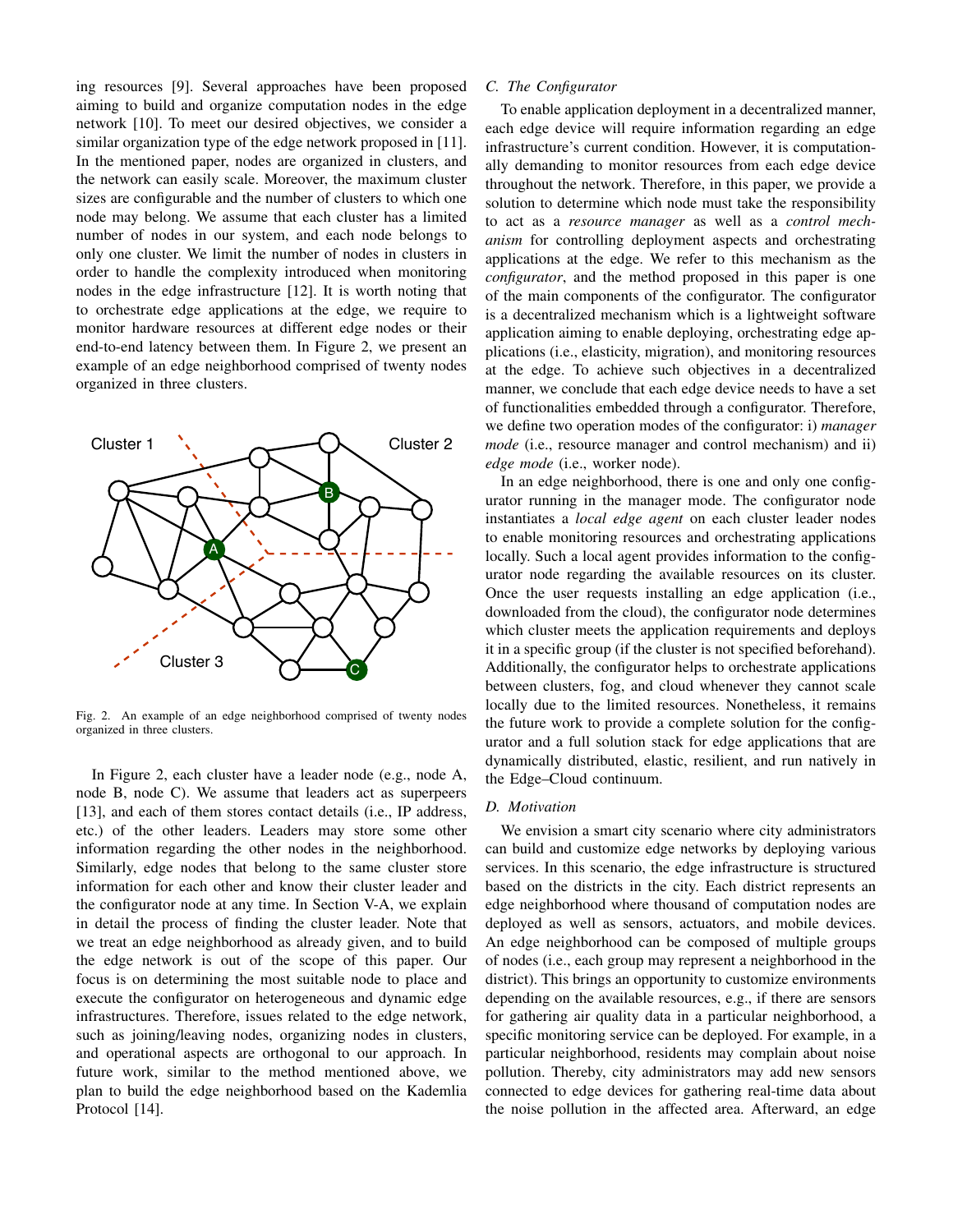application can be deployed closer as possible to the data source enabling monitoring noise pollution, processing data, and notifying the relevant authorities if noise exceeds the upper bound limit [15]. A situation may arise when the application QoS requirements are violated (e.g., node failures, overloaded devices, high end-to-end latency, etc.). Thus, the application services need to be scaled/moved in other nodes. Notably, controlling and monitoring mechanisms in such environments remains a challenging task to implement. These issues arise due to excessive peculiarities of the edge network (i.e., heterogeneity, unavailability, and limited resources). Thus, it is evident that we require proper techniques that enable orchestrating, monitoring applications, and monitoring edge infrastructure in a decentralized and dynamic manner. Our proposed approach aims to shift such functionalities closer to the edge and dynamically placing them in the most suitable nodes.

#### III. RELATED WORK

Current literature in Edge computing recognizes and briefly discusses types of communication [16]. Notably, P2P approaches have shown great potential to handle edge infrastructures in a scalable manner [17]. Therefore, a lot of research has been conducted in this context, resulting in many approaches that aim at organizing edge nodes using different communication types [18]. In contrast to the mentioned papers, Yi et al. [5] proposes Latency-Aware Video Edge Analytics (LAVEA) system and discuss factors that impact the feasibility of realizing practical Edge computing systems.

According to [10], the communication type of a platform affects the functionality of the final applications deployed at the edge infrastructure. In networks organized in P2P, it is assumed that participating nodes are equal in terms of their computation capabilities. In such an organization type, resource heterogeneity is not taken into account. Notably, such environments have attracted many research papers to propose various fault-tolerance systems (e.g., [19]). In contrast to the proposed approaches, hierarchical communication type organizes nodes in layers according to the node resource capabilities [20]. In this type of organization, the node in the highest level of the hierarchy is responsible for the network's global coordination. Similarly, in [21], fog nodes in the network are organized hierarchically. However, such approaches determine a coordinator statically, which resides in the cloud. In contrast, we propose a solution that automatically determines configurator placement in dynamic edge networks.

Resource allocation and management have been widely studied both in cloud and fog computing [16]. In Fog computing many factors have been considered including time (e.g., computation [22], communication time [23]), cost (e.g., networking [24]), deployment [25], resource coordination [26], or execution [27], which have been found to play important roles in resource and service provisioning. Skarlat et al. [28] proposes a framework called FogFrame, which aims to deploy and execute various workloads in the fog infrastructure. The proposed approach organizes nodes in the network with the cloud residing in the hierarchy's highest level.

Notably, none of these approaches considers the dynamic nature of edge networks. Scheduler and monitoring components are placed statically in the highest level of the hierarchy (i.e., cloud or fog devices) that are assumed to be powerful devices. However, when such nodes are fog devices, they may suffer from being overwhelmed and fail to process further deployment requests or fail to monitor edge infrastructure. Moreover, the QoS between the master and the other nodes may be degraded due to the high utilization or high end-toend latency. As a result, our proposed solution aims to shift orchestrate and monitor functionalities closer to the edge and dynamically place them in the most suitable nodes. Such a solution makes edge networks *autonomous environments* and less dependent on centralized nodes that are located far away.

# IV. ARCHITECTURE AND RESOURCE UTILIZATION MODELING

This section discusses architecture modeling, resource utilization modeling, and the makespan to run and transfer the configurator at the edge. Our assumption is that edge devices are single-core processors. We consider only singlecore processors avoiding the need for local mapping of multicore processors in edge devices. This is attributed to the different workloads that each core may have in time.

#### *A. Architecture Modelling*

We model our neighborhood as a graph  $\mathcal{G} = \{V, \mathcal{E}\},\$ where V is a set of vertices that represent clusters, and  $\mathcal E$ is a set of edges that captures the physical link between the vertices. We assume that the graph  $G$  is connected, i.e., there is always at least one path for every pair of vertices that connects them. Each vertex  $\nu_i \in V$  is a cluster (see Section II-B). A cluster  $\nu_i$  is composed of a set of nodes  $\Gamma_i$  with individual functionalities. Each node  $\gamma_j \in \Gamma_i$  is assumed to be a singlecore processor that has workload denoted with  $w_i$  and a computation factor denoted with  $cf_j$ . A computation factor cf determines how fast the received data can be processed on the device (i.e., represent the core's clock speed).

We assume that the nodes in a cluster are connected in a P2P manner. We define a function  $\langle W_i, cf_i \rangle = \mathcal{P}(\nu_i)$ which finds the leader  $\rho_i$  in the cluster  $\nu_i$  that has the lowest workload. The function returns the  $W_i$  and  $cf_i$  of the cluster leader (see Section V-A). The workload  $w$  of the device is the value that shows how much the CPU core is utilized. We use the Worst-Case Execution Time (WCET) to determine the maximum time it takes to execute a given piece of code (i.e., task) on a given device with  $cf_i$ . For instance, consider a task with the WCET of 2 ms and runs on a device with a core with the  $cf_1 = 0.8$ . The WCET of the task would be 1.6 ms. Thus, devices with a higher  $cf$  execute tasks faster rather than those with lower ones.

Each edge  $\epsilon \in \mathcal{E}$  is a full-duplex physical link and associated with a bandwidth  $\beta_{\epsilon}$ . We also define a function  $\langle \mathcal{R}, \alpha_{i,j} \rangle$  =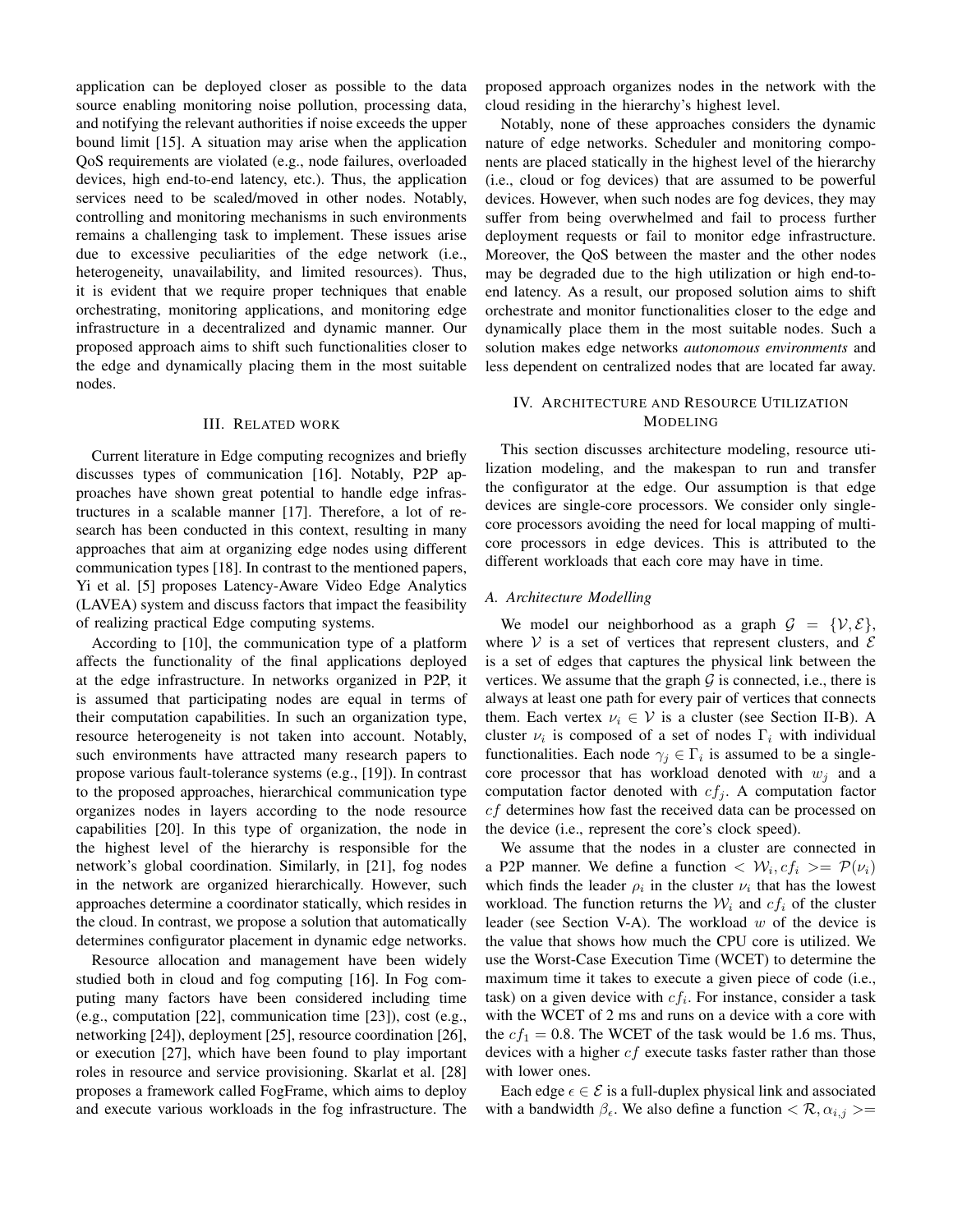$\mathcal{O}(\nu_i, \nu_j)$  which returns a path R between the clusters  $\nu_i$ and  $\nu_i$  which has the maximum total bandwidth  $\alpha_{i,i}$ .

We model the configurator as a single task with a known WCET, which can be scaled for a given core with the associated computation factor. We use  $\mathcal T$  for the WCET of the configurator, and the size of the configurator is denoted with  $\mathcal{L}$ . An example of conceptual architecture is depicted in Figure 3, and details of the nodes are described in Table I. Notice, the bandwidth values in Table I are given in Mbps.

TABLE I CONCEPTUAL ARCHITECTURE SHOWN IN FIGURE 3

|         | Available Bandwidth $(\alpha_{i,j})$<br>Cluster $(V)$ Comp. factor $cf_i$ |                                                  |
|---------|---------------------------------------------------------------------------|--------------------------------------------------|
| $\nu_1$ | 1.1                                                                       | $\alpha_{1,2} = 22.67$ $\alpha_{1,3} = 32$       |
| $\nu_2$ | 1.0                                                                       | $\alpha_{2,1} = 22.67 \quad \alpha_{2,3} = 1000$ |
| $\nu_3$ | 1.7                                                                       | $\alpha_{3,1} = 32$ $\alpha_{3,2} = 1000$        |



Fig. 3. Conceptual architecture.

The conceptual architecture has three clusters (i.e., cluster leader) that are connected with three links. Each link is associated with a bandwidth value, as presented in Table I. The values for the bandwidth of links  $\alpha_{i,j}$  are randomly assigned (see in Table II). This assumption can be replaced with a function relying on *Assolo* [29], which enables collecting bandwidth probes.

TABLE II THE QOS PROFILES OF COMMUNICATION LINKS [30]

| Profile     | Latency         | <b>Download</b> | <b>Upload</b> |
|-------------|-----------------|-----------------|---------------|
| 4G          | $53 \text{ ms}$ | 22.67 Mbps      | 16.97 Mbps    |
| <b>VDSL</b> | $60$ ms         | 60 Mbps         | 6 Mbps        |
| WLAN        | $15 \text{ ms}$ | 32 Mbps         | 32 Mbps       |
| Fiber       | $5 \text{ ms}$  | 1000 Mbps       | 1000 Mbps     |

#### *B. Modelling Resource Utilization*

Edge networks are loosely coupled distributed systems and heterogeneous environments. Resource utilization of edge devices may change rapidly. Each edge device is equipped with limited physical resources such as computational processing, memory, and network bandwidth. The current resource utilization of edge devices (i.e., CPU, RAM, and storage) can be calculated with various approaches, as presented in research works [31], [32]. Such hardware information can be collected using *Hyperic Sigar* [33]. To meet our desired objectives, we adopt a similar approach based on the fuzzy theory [32], which represents the current utilization of resources through utilization scores (see in Table III).

TABLE III NODES IN THE ARCHITECTURE SHOWN IN FIG.3

| Leader   | Current workload $W$ | <b>Utilization Score</b> $\mathcal{U}_w$ |
|----------|----------------------|------------------------------------------|
| $\rho_1$ | 90%                  | 0.90                                     |
| $\rho_2$ | 52%                  | 0.52                                     |
| $\rho_3$ | 18%                  | 0.18                                     |

We use a similar membership function to represent the utilization of resources defined as follows:

- $U_w$  The fuzzy subset and node CPU utilization score is represented as:
	- $Light: (0.1 < U_w < 0.49),$
	- Medium : (0.49 < U<sup>w</sup> < 0.89)*,*
	- $-$  *Heavy* :  $(0.9 < U_w < 1.0)$ *.*
- $U_\beta$  The fuzzy subset for bandwidth utilization is calculated as a percentage used from the total available bandwidth. Similar to the CPU utilization score, bandwidth utilization is represented as light, medium, and heavy.

The scores  $\mathcal{U}_w$  and  $\mathcal{U}_\beta$  are randomly generated and used in a function which determines when to trigger an event to start the process for placing configurator in a most suitable node (Section V).

#### *C. Makespan*

The WCET of the configurator is calculated for a base CPU, which has the computation factor  $cf<sub>j</sub>$ . If the configurator is submitted to the node (edge device)  $\gamma_i$  with the  $cf_i$ , the execution time  $\mathcal{C}_j^W$  can be calculated as in the given equation (1).

$$
\mathcal{C}_j^W = \frac{\mathcal{T}}{cf_j} \tag{1}
$$

We consider  $\mathcal{C}_{\nu_{i,j}}^t$  to be the commutation time for transferring the configurator of size  $\mathcal L$  from  $\nu_i$  to  $\nu_j$  which is calculated with given equation (2)

$$
\mathcal{C}_{\nu_{i,j}}^t = \frac{\mathcal{L}}{\alpha_{i,j}}\tag{2}
$$

The time required to execute the configurator and to transfer data between the edge devices is the makespan measured as in the formula (3).

$$
\mathcal{C} = \mathcal{C}_j^W + \mathcal{C}_{\nu_{i,j}}^t \tag{3}
$$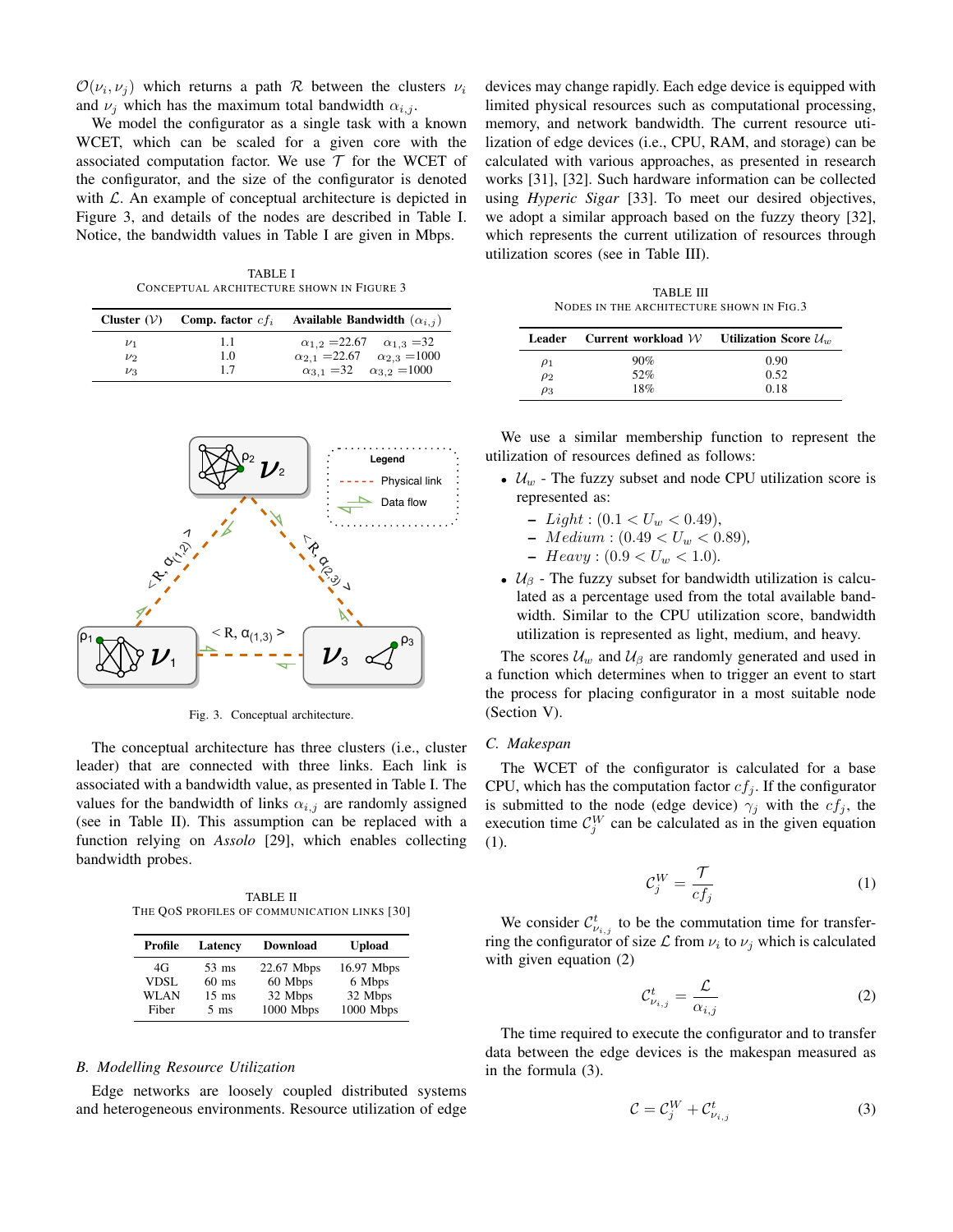# *D. Cost Function*

We define a cost function for choosing the most suited cluster in the neighborhood. The cost function gets the time required to execute the configurator  $\mathcal{C}_i^W$  on the cluster leader  $\nu_i$ , the time required to transfer the configurator from the current cluster  $\nu_j$  to the cluster  $\nu_i$  denoted with  $\mathcal{C}^t_{\nu_{i,j}}$ , and the workload of the cluster leader  $\nu_i$  denoted with  $\mathcal{W}_i$ . The most suited cluster in the neighborhood has the minimum cost. The coefficients  $c_1$ ,  $c_2$  and  $c_3$  are determined at design time.

$$
\phi = c_1 \times \mathcal{C}_j^W + c_2 \times \mathcal{C}_{\nu_{i,j}}^t + c_3 \times \mathcal{W}_i.
$$
 (4)

#### V. THE APPROACH

In this section, we present two main processes of the proposed approach: *i)* the process of finding the leader node in a cluster (i.e., we refer to as the *Cluster Leader Algorithm*), and *ii)* the process of determining configurator placement (i.e., we refer as the *Mapper Algorithm*). The proposed method represents one of the main components of the configurator. Afterward, we discuss the scalability of the configurator. Finally, we present an example of the approach through a demonstration.

#### *A. The Cluster Leader Algorithm*

The cluster leader algorithm chooses a cluster leader, which is assumed to have a limited number of nodes. The first participant node of the cluster is automatically elected as a leader node. There are three ways on how the algorithm can be triggered: *i)* by the configurator node, *ii)* the cluster leader, and *iii*) by the cluster nodes. An election is triggered by a cluster leader when it suffers constant high processor utilization and wants to transfer leadership to another node. The algorithm uses control messages to check all the nodes in the cluster and find the minimum workload. In case the leader node fails, each node can start an election on its own at any time. The initiating node sends a control message with a predefined value for  $T$  to all nodes that will participate in the election; typically, those are all nodes associated with the local node's cluster. Otherwise, when the configurator node triggers the algorithm, it sends the current value  $T$  and finds the most suitable node to execute the configurator in the manager mode. The reason behind bounding the number of nodes in clusters has been already explained in Section II-B.

The cluster leader algorithm, as presented in Algorithm 1, runs on each cluster node separately. Essentially, the algorithm gets the current workload  $W$  (line 2), the computation factor of the core  $cf$  (line 3), and then updates the workload of the core as if it runs the configurator (line 4). Besides, a unique random signature (i.e., SHA-1 hash) is used to be broadcast along with the prediction of workload to all the nodes in the cluster (lines 5-6). Such a random number called Signature, helps to make the process and transmitted messages unique. We refer to the transmitted message as a *control message*.

The cluster leader algorithm determines whether the leader is itself or not in the limited time (e.g., *100 ms*), and it is defined as a *Deadline* (line 8). The deadline value is

# Algorithm 1: Cluster Leader.

```
Input : \nu_i
```
Output:  $W_i, cf_i$ 

- 1  $t \leftarrow 0$  $2 \mathcal{W} \leftarrow \text{GetcoreWorld}(1)$
- $3 \text{ cf } \leftarrow \text{Getcore}(f)$
- 4  $\mathcal{W} \leftarrow \mathcal{W} + \frac{\mathcal{T}}{cf}$
- 5 Signature  $\leftarrow$  Random()
- 6 Broadcast To  $All(W, Signature)$
- 7 Solution  $Found \leftarrow False$
- 8 while  $t < D$ eadline **OR** *Solution Found* do
- 9 |  $I \leftarrow Receive\_Message()$
- 10 if  $qetWorkload(I) < W$  then
- 11 |  $Solution_F$  ound  $\leftarrow$  True
- 12 else if  $I = W$  then
- 13  $\mid M \leftarrow Received\_Signature(I)$
- 14 **if**  $M <$  Signature then
- 15 | |  $Solution_F$  ound  $\leftarrow True$

16 **end** 17 | end

# 18 end

19 if *!Solution\_Found* then 20 **return**  $W, cf$ 

21 end

specified at system design time. If the leader is not found in the given period, then the previous leader continues to lead the cluster unless if the leader has failed. Nevertheless, when a message from another node is received  $I$  (line 9), then the algorithm compares the workload of the received message with the workload of itself  $W$  (line 10). Once the received message has a better workload than the node itself, the algorithm stops since a better node is known in the cluster. In case of equal workload, the signature helps choose the leader node as given in (line 14). The cluster leader node is the one on which the algorithm is still running since it has the lowest workload. Afterward, the algorithm returns  $W_i$ and  $cf_i$  of it as an output. It is worth noting that we consider energy-powered edge devices in the edge neighborhood. For environments with energy-restricted devices, the number of nodes in clusters should be kept lower, or a more lightweight solution can be considered to elect a cluster leader (e.g., the Bully Algorithm [34]).

# *B. The Mapper Algorithm*

We design the mapper algorithm by considering the edge device's current workload, bandwidth, and the current configurator workload. The algorithm finds the solution for executing the configurator in the manager mode in the most suitable node (see Algorithm 2). The problem we have is formulated as follows. Essentially, we have given  $i$ ) a network graph  $G$ ,  $ii$ ) a configurator,  $iii)$  a function  $P$  for finding the cluster leader, and  $iv$ ) a function  $O$  which returns a path  $R$  with maximum bandwidth between two clusters.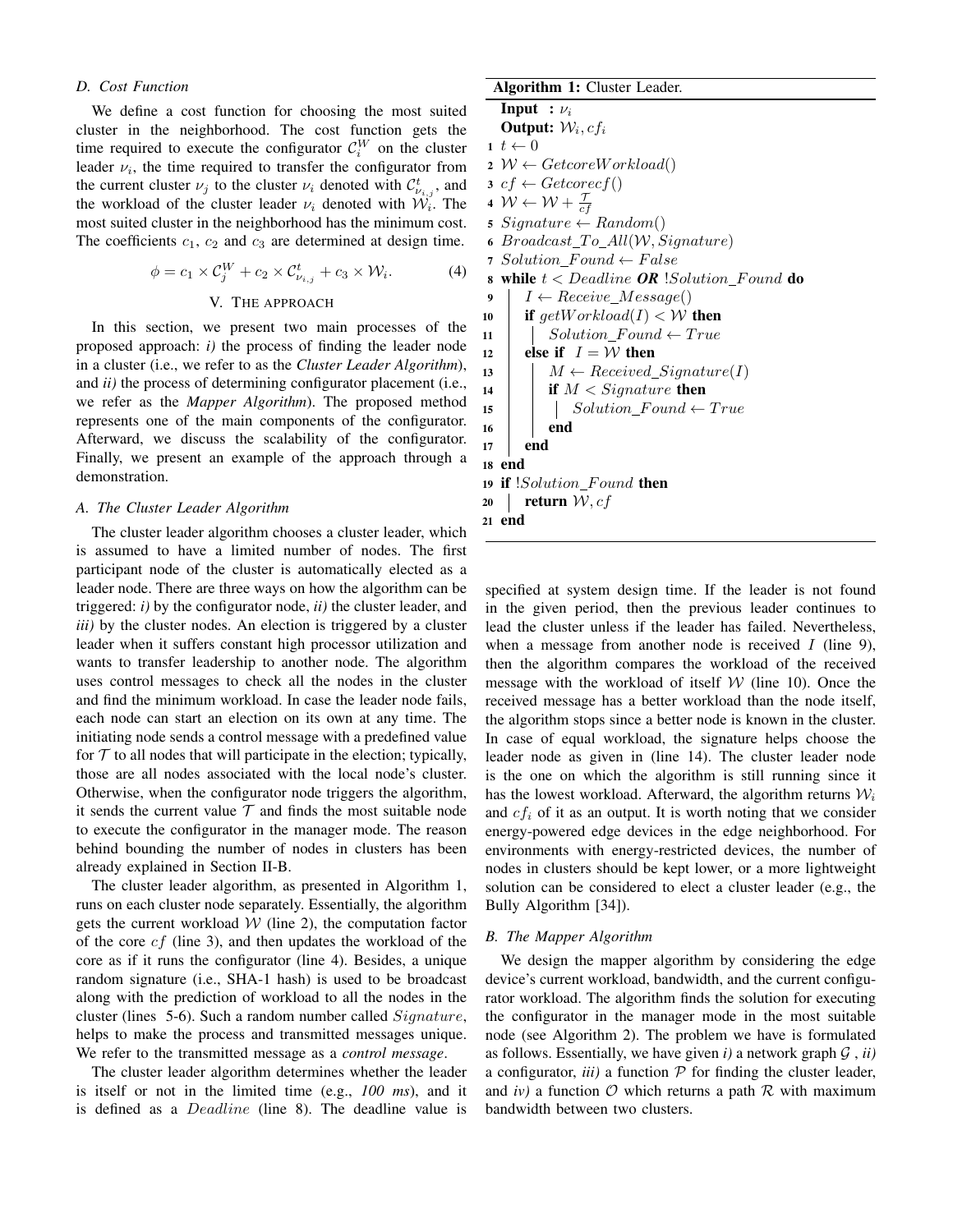# Algorithm 2: Mapper.

Input :  $\mathcal{G}, \mathcal{O}, \mathcal{R}$ Output:  $ν_{best}$  $1 \nu_{this} \leftarrow getCurrentCluster()$ 2  $\nu_{best} \leftarrow \texttt{null}$  $\phi_{best} \leftarrow 0$ 4 for each  $\nu_i \in \mathcal{E}$  and  $\nu_i \neq \nu_{this}$  do  $\mathsf{s} \quad | \quad <\mathcal{W}_i, cf_i>=\mathcal{P}(\nu_i)$ 6  $\mathcal{C}^W_{\nu_i} = \frac{\mathcal{T}}{c f_i}$  $7 \mid \langle \mathcal{R}, \alpha_{i, this} \rangle = \mathcal{O}(\nu_i, \nu_{this})$  $\begin{array}{c|c} \mathbf{8} & \mathcal{C}_{\nu_{this,i}}^t = \frac{\mathcal{L}}{\alpha_{i, this}} \ \mathcal{C}_i = \mathcal{C}_{\nu_{this,i}}^t + \mathcal{C}_{\nu_i}^W + \mathcal{W}_i \end{array}$ 10  $\int$  if  $\nu_{best}$  is Null then 11  $\phi_{best} \leftarrow \phi_i$ 12  $\nu_{best} \leftarrow \nu_i$ 13 else if  $\phi_{best} \geq \phi_i$  then 14  $\phi_{best} \leftarrow \phi_i$ 15  $v_{best} \leftarrow v_i$ 16 end 17 end 18 Set $(\nu_{this}, EdgeMode)$ 19 Set $(\nu_{best}, Managementode)$ 

A triggered event causes the overloading of the configurator node (i.e., the processor is overloaded). Such an event triggers our algorithms' execution, which seeks to determine the most suitable cluster  $\nu_{best}$  where the configurator should be mapped to and be executed on in the manager mode.

The most suitable cluster  $\nu_{best}$  should be determined such that *i)* there is always one and only one configurator running in the manager mode on the network, *ii)* the most suitable cluster  $\nu_{best}$  has a good workload and the minimum execution time  $\mathcal{T}_{e_j}$ , and *iii*) the most suitable cluster  $\nu_{best}$  has a good available bandwidth  $C_\beta$  and minimum transferring time for the configurator  $\mathcal{C}_{e_{i,j}}$ . The leader of the most suitable cluster  $\nu_{best}$ , denoting with  $\rho_{best}$  is captured with  $\mathcal{P}(\nu_{best})$ .

When the mapper algorithm is triggered, the configurator checks all clusters in the neighborhood (line 17) for a node that can host the configurator. The algorithm calls the function  $P$ , which executes Algorithm 1 for getting the cluster leader (line 5). In case the cluster leader cannot respond, it starts a new election and finds the leader of the cluster (see Section V-A). The cluster leader's computation factor is used to calculate the configurator's execution time on it (line 6). The function  $\mathcal O$  is called to find the path from the cluster that currently runs the configurator to the cluster being checked (line 7). The total available bandwidth of the path  $\alpha_{i, this}$  is used to calculate the configurator's transfer time (line 8). The total transfer time and execution time of the configurator are calculated in line 9. Afterward, the algorithm finds the most suitable cluster, which has the minimum execution and transfer time for the configurator, as well as the maximum available bandwidth and minimum workload (line 13). Eventually, if the

determined cluster is not the existing one, the configurator will be set to the *ManagerMode*.

The process is activated each time when the configurator node in the manager mode is overwhelmed. It's worth noting that the CPU of an edge device may fluctuate up and down due to the various workloads. We consider a *threshold* to avoid such a situation. The default threshold is configured to alert when CPU utilization exceeds 90% for more than 30 seconds. Therefore, to identify to what degree an edge device is overloaded, we define rules in the fuzzy database. The rules are given as follows: whenever the CPU hits *heavy* utilization (see Table III) or *heavy* bandwidth utilization, the mapper algorithm is triggered to find a new edge device that can run configurator with the current workload.

#### *C. Scalability*

We propose the notion of the cluster to make the mapper algorithm scalable. The proposed method breaks the process of finding the most suitable node in the network into: *i)* finding the leader of the cluster, and *ii)* finding the most suitable cluster. The mapper algorithm can map the configurator to the best cluster, respectively, to the cluster leader in the finite time, as the network becomes bigger. As shown in Section IV-D, the most suitable cluster is the one that has relatively good available bandwidth that can be used to transfer the configurator too. In Section VI, we show that the time required to transfer and activate the configurator on the most suitable cluster even when the number of nodes and clusters increases is in limited time.

# *D. Demonstration of the Mapper Algorithm*

In this part, we present an example of our proposed approach; respectively, we demonstrate the mapper algorithm (Algorithm 2). In our example, we assumed three clusters create a neighborhood. The cluster  $\nu_1$  is hosting the configurator, i.e., configurator in the manager mode, respectively, configurator node  $\rho_{best}$ . At the same time, the other clusters are running the configurator in edge mode.e. Let us assume that the current workload of the configurator node  $\rho_{best}$  of the cluster  $\nu_1$  is 34%, the available bandwidth is 84 Mbps, and the computation factor is 1.1.

TABLE IV CONFIGURATOR IN THE OVERLOADED NODE  $\rho_{best}$  IN CLUSTER  $\nu_{best}$ 

| <b>Leader</b> $(\rho)$             | Workload $(W)$ | Configurator | Cost $(\phi_{best})$ |
|------------------------------------|----------------|--------------|----------------------|
| $\nu_1(\rho_{best})$               | 94%            | Manager      | 0.921                |
| $\nu_2(\rho_2)$<br>$\nu_3(\rho_3)$ | 53%<br>34%     | Edge<br>Edge | 0.641<br>0.457       |

Initially, an event makes the cluster  $\nu_1$  overloaded, respectively, the workload on the configurator node  $\rho_{best}$  exceeds 94% of processor utilization as given in Table IV. After the CPU remains utilized for more than 30 seconds, another event is triggered, alerting the processor's heavy usage. Such an event triggers the mapper algorithm on the configurator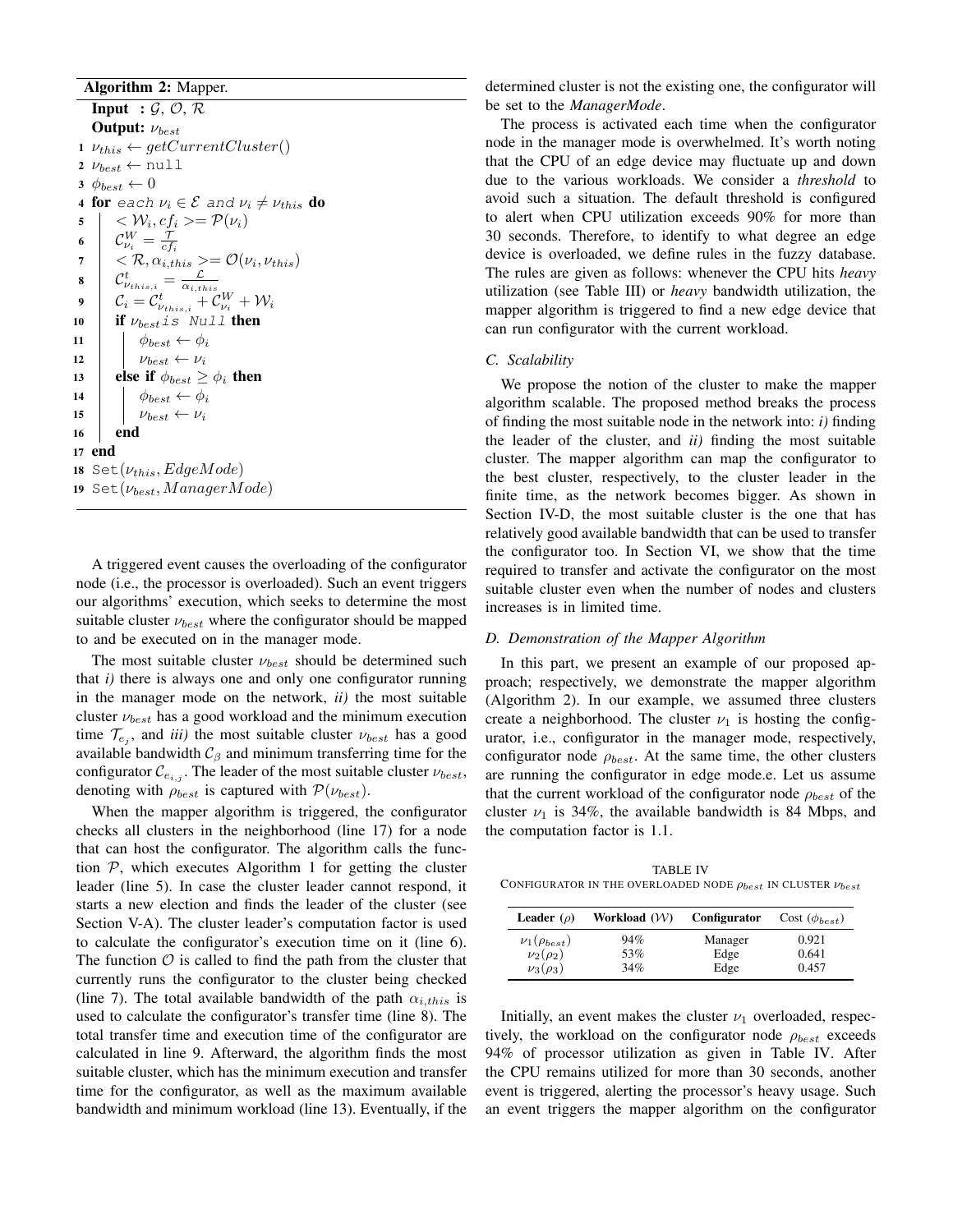node  $\rho_{best}$  in the cluster  $\nu_1$ . The algorithm iterates over all the network clusters, namely the cluster  $\nu_2$  and  $\nu_3$ . The algorithm finds its leader for each cluster, using the function  $P$ , its workload, and its bandwidth. For the cluster  $\nu_2$ , the leader is the node  $\rho_2$ , and its workload is 53% and has 90 Mbps of available bandwidth, with the computation factor of 1. For the cluster  $\nu_3$ , the output would be the leader node  $\nu_3$  with the workload of 34%, the available bandwidth of 45 Mbps, and the computation factor of 1.05.

We assume that the current size of the configurator is 10 Mbits, the current utilization is 10%, and coefficients for the cost function are equal to 1 (see eq. 4 in Section IV-D). The algorithm chooses the cluster  $\nu_3$  with the lowest total cost of 0.457 compared to the cost of 0.641 for the cluster  $\nu_2$ . Finally, the algorithm sets itself to the EdgeMode as well as it sets the configurator running on the cluster  $\nu_3$  to the ManagerMode.

#### VI. EVALUATION

In this section, we first introduce our evaluation setup environment, prototype details, and limitations. Next, we experimentally evaluate the effectiveness of the approach by running multiple experiments and checking the mapper algorithm's behavior in different situations.

#### *A. Setup, Prototype Details, and Limitations*

For evaluating the proposed approach, we develop a prototype that implements core functionalities to determine configurator placement at the edge. The prototype is written in MATLAB, and it is deployed on a laptop with a Core i7 CPU at 2.8 GHz and 16 GB of RAM. For the evaluation, we run 100 experiments per number of clusters and show results from various cases. These results are in terms of: *i)* analyzing the scalability and time required to determine configurator placement, *ii)* analyzing the overhead for transferring and execution time of the configurator, and *iii)* analyzing the overhead of bandwidth usage (Section VI-B).

The current version of the prototype shows the feasibility of the proposed approach in determining the configurator placement at the edge. However, some values such as measuring bandwidth, hardware related metrics, and configurator data size are randomly generated. Notably, such parameters are not necessary for this simulation since our goal is to show the feasibility and the scalability of the configurator without causing overheads. The current version of the prototype does not provide the configurator's failure mechanism. In future work, we plan to adopt a similar approach [19], where the configurator data is stored in a distributed manner among the edge nodes.

# *B. Experiments and Results*

We evaluate our proposed method on five test cases which have different sizes. The size of test cases progressively increases and reaches 200 clusters that have at least 28000 nodes. For simplicity, in this work, we assume that the maximum number of nodes in clusters is defined not to be more than 250 nodes. Thus, for each experiment, we generate a random number of nodes in the clusters. In the smallest test case, we have 10 clusters with 1864 nodes, and in the largest test case, we have 200 clusters with 28255 nodes. The five test cases and their relative number of clusters, including the number of nodes, are depicted in Figure 4. The blue box shows the minimum number of nodes in a cluster, the red box shows the average, and the green box shows the maximum number of nodes generated randomly for 100 iterations. Figure 4 is an objective of the proposed approach, as discussed in Section V-C, which advocates the scalability of the configurator at the edge neighborhood.



Fig. 4. The number of clusters and their nodes in five test cases. The test cases have respectively 10, 25, 50, 100, 200 clusters, and for each test case, we iterate the simulation 100 times.



Fig. 5. The WCET of the configurator executed on the most suitable cluster leader in the neighborhood. The minimum and average WCETs are almost the same for the five test cases, though the maximum differs, which implies bandwidth's impact on choosing the most suitable cluster.

We also evaluate the WCETs of the configurator executed on the most suitable cluster leader. The result of the evaluation is depicted in Figure 5. The results show that the proposed algorithm has almost found the core that has the most suitable computation resources in all test cases. The average WCET of the configurator on the test cases are nearly the same and has the value of 657 ms. However, the WCET of the configurator reaches almost 1700 ms in test cases with 25 clusters and with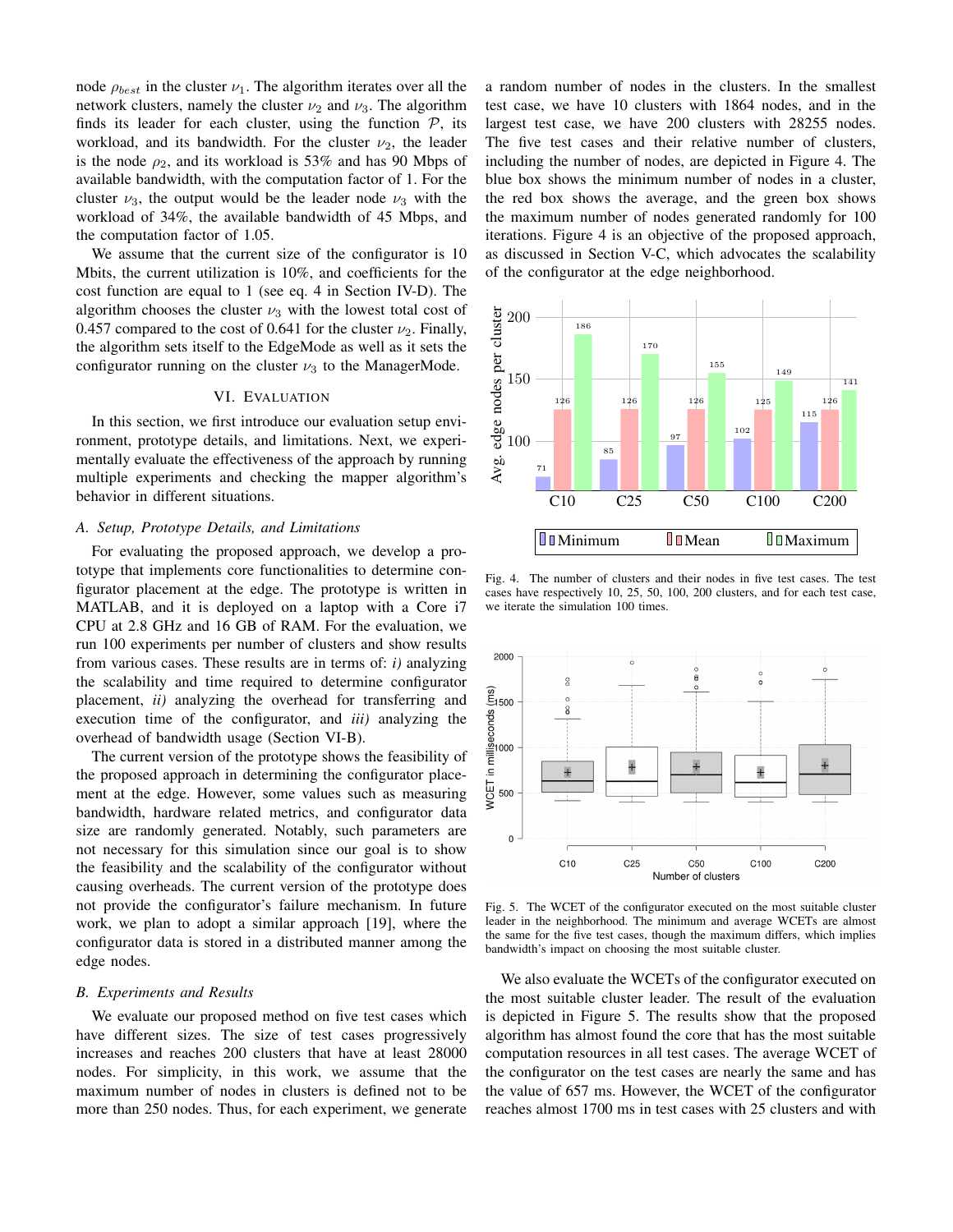an average of 3153 nodes. Notably, the result shows also to have the best cost function that imposes to have an excellent available bandwidth.

In Figure 6, we show the maximum and minimum bandwidth usage during all simulations in the edge neighborhood. The maximum and minimum values vary depending on the test case, though the results match the relevant results of the WCETs. Evidently, these experiments' results show that adding more edge devices/clusters in the problem instance does not increase the network and computation consumption. This is in line with the recent literature review [35], which suggests that the edge-based systems need to operate at largescale networks.



Fig. 6. The total bandwidth usage in five test cases in the edge neighborhood. The average values are almost the same.



Fig. 7. The time required to activate and transfer configurator data on the hosting node. The average values are almost the same.

We evaluate the proposed algorithm in terms of the activation time of the configurator. The results are depicted in Figure 7. The activation time is the required time for the configurator to be transferred to the most suitable cluster leader and executed on it as a manager. We measure this duration by having the neighborhood's topology, routing, and the relative bandwidth of the links and the leader's computation factor. The results show that the activation time is bounded and has almost the same value in all test cases. Even when the number of clusters and the nodes is progressively increased, the activation time is bounded. Notably, the activation time varies marginally in all test cases and iterations, implying the configurator's scalability.

# VII. CONCLUSION AND FUTURE WORK

Compute and storage resources at the edge of the network are used to bridge the gap between the Cloud and IoT domains to facilitate low-latency and highly resilient applications. However, the broad range of IoT application requirements concerning latency and QoS, combined with the heterogeneous and dynamic nature of edge networks, make it particularly challenging to orchestrate, deploy, and operate such applications. To overcome these challenges, we introduce a decentralized mechanism called *configurator*. In this setting, one critical task is to determine configurator placement at the edge. Therefore, in this paper, we propose an efficient decentralized approach that determines the most suited edge device to execute the configurator in a given dynamic edge network. We have implemented a prototype and evaluate the proposed approach's feasibility by simulating configurator placement at the edge.

We claim that the configurator at the edge paves the way for utilizing available resources, leading to accomplish the promised high quality and low-latency services. Despite the promising results, this paper is only a small step towards the configurator's operationalization, aiming to achieve efficient resource utilization in edge networks. Regarding future work, we first plan to build the edge neighborhood based on the Kademlia. It remains to provide a complete solution for the configurator and a full solution stack for edge applications that are dynamically distributed, elastic, resilient, and run natively in the Edge–Cloud continuum. Finally, some assumptions made regarding workloads and the bandwidth will be replaced with the mentioned approaches in future work.

# ACKNOWLEDGMENT

Research partially supported by the Smart Communities and Technologies (Smart CT) at TU Vienna and the EU H2020 Marie Skłodowska-Curie grant No. 764785 FORA–Fog Computing for Robotics and Industrial Automation.

#### **REFERENCES**

- [1] Weisong Shi and Schahram Dustdar. The promise of edge computing. *Computer*, 49(5):78–81, 2016.
- [2] Nianyu Li, Christos Tsigkanos, Zhi Jin, Schahram Dustdar, Zhenjiang Hu, and Carlo Ghezzi. Poet: Privacy on the edge with bidirectional data transformations. In *2019 IEEE International Conference on Pervasive Computing and Communications, PerCom 2019, Kyoto, Japan, March 11-15, 2019*. IEEE, 2019.
- [3] Ilir Murturi, Cosmin Avasalcai, Christos Tsigkanos, and Schahram Dustdar. Edge-to-edge resource discovery using metadata replication. In *2019 IEEE 3rd International Conference on Fog and Edge Computing (ICFEC)*, pages 1–6. IEEE, 2019.
- [4] Antonio Brogi, Stefano Forti, and Ahmad Ibrahim. How to best deploy your fog applications, probably. In *2017 IEEE 1st International Conference on Fog and Edge Computing (ICFEC)*, pages 105–114. IEEE, 2017.